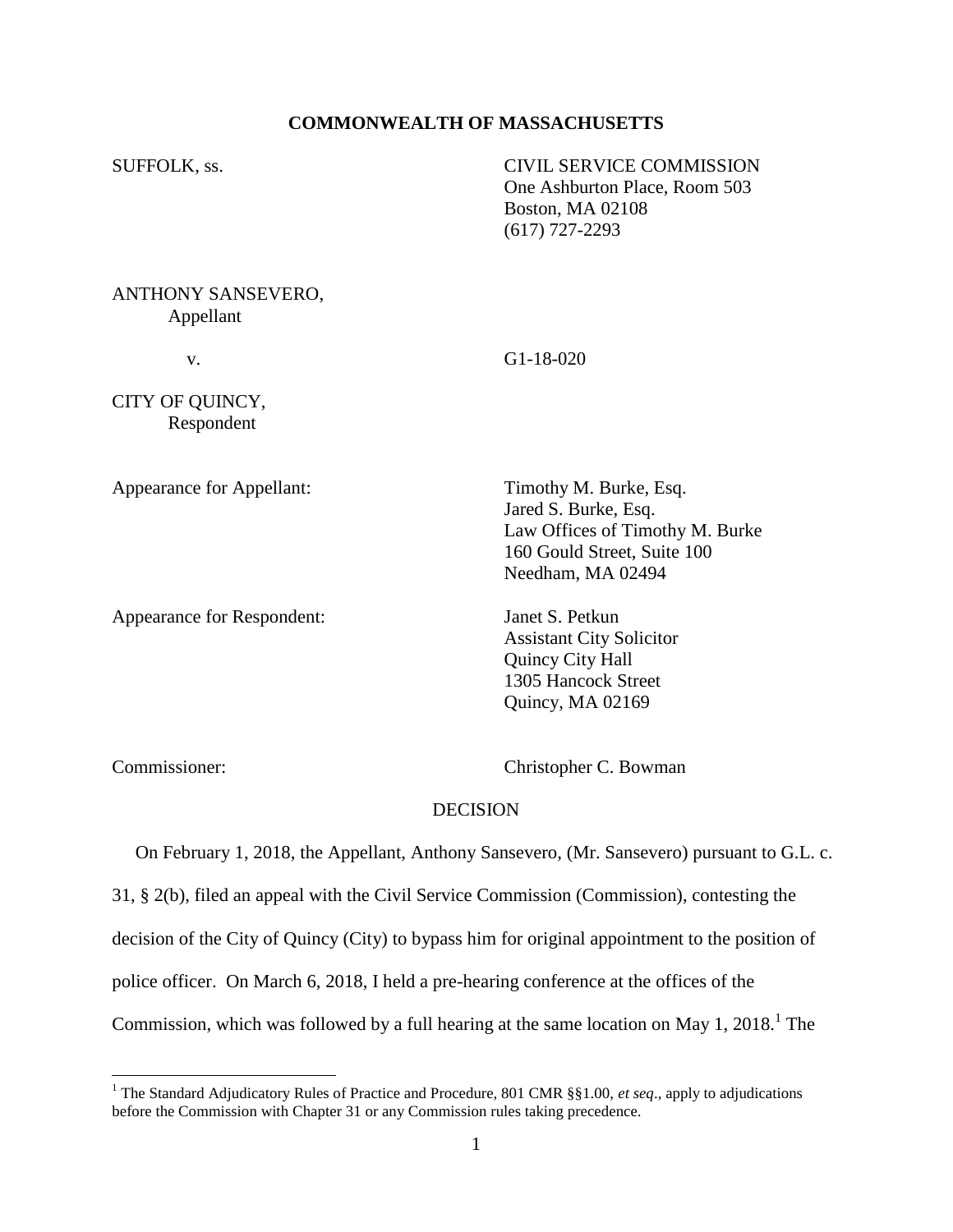full hearing was digitally recorded and both parties received a CD of the proceeding.<sup>2</sup> On June 15, 2018, the parties submitted post-hearing briefs in the form of proposed decisions.

# **FINDINGS OF FACT**

 Thirty-two (32) Exhibits were entered into evidence at the hearing. Based on the documents submitted and the testimony of the following witnesses:

## *For the City:*

- Chief Paul Keenan, Chief of the Quincy Police Department;
- Patricia McGowan, City of Quincy Director of Human Resources

## *For Mr. Sansevero:*

 $\overline{a}$ 

Anthony Sansevero, Appellant;

I make the following findings of facts:

- 1. Mr. Sansevero is forty-one (41) years old and has been a lifelong resident of Quincy, MA. He graduated from Boston College High School; holds a Bachelor of Arts in Psychology from Boston College; and an Associate's Degree in Science-nursing from Laboure College of Nursing. At the time of the bypass, Mr. Sansevero was enrolled at the University of Massachusetts-Boston, where he has since obtained his Bachelor's Degree in Nursing. (Testimony of Appellant)
- 2. Mr. Sansevero had previously been employed by the City of Quincy (City) as Assistant Benefits Coordinator for the Human Resources Department until his position was eliminated in 2010. (Testimony of Appellant and Patricia McGowan)

 $2<sup>2</sup>$  If there is a judicial appeal of this decision, the plaintiff in the judicial appeal would be obligated to supply the court with a transcript of this hearing to the extent that he/she wishes to challenge the decision as unsupported by the substantial evidence, arbitrary and capricious, or an abuse of discretion. If such an appeal is filed, this CD should be used to transcribe the hearing.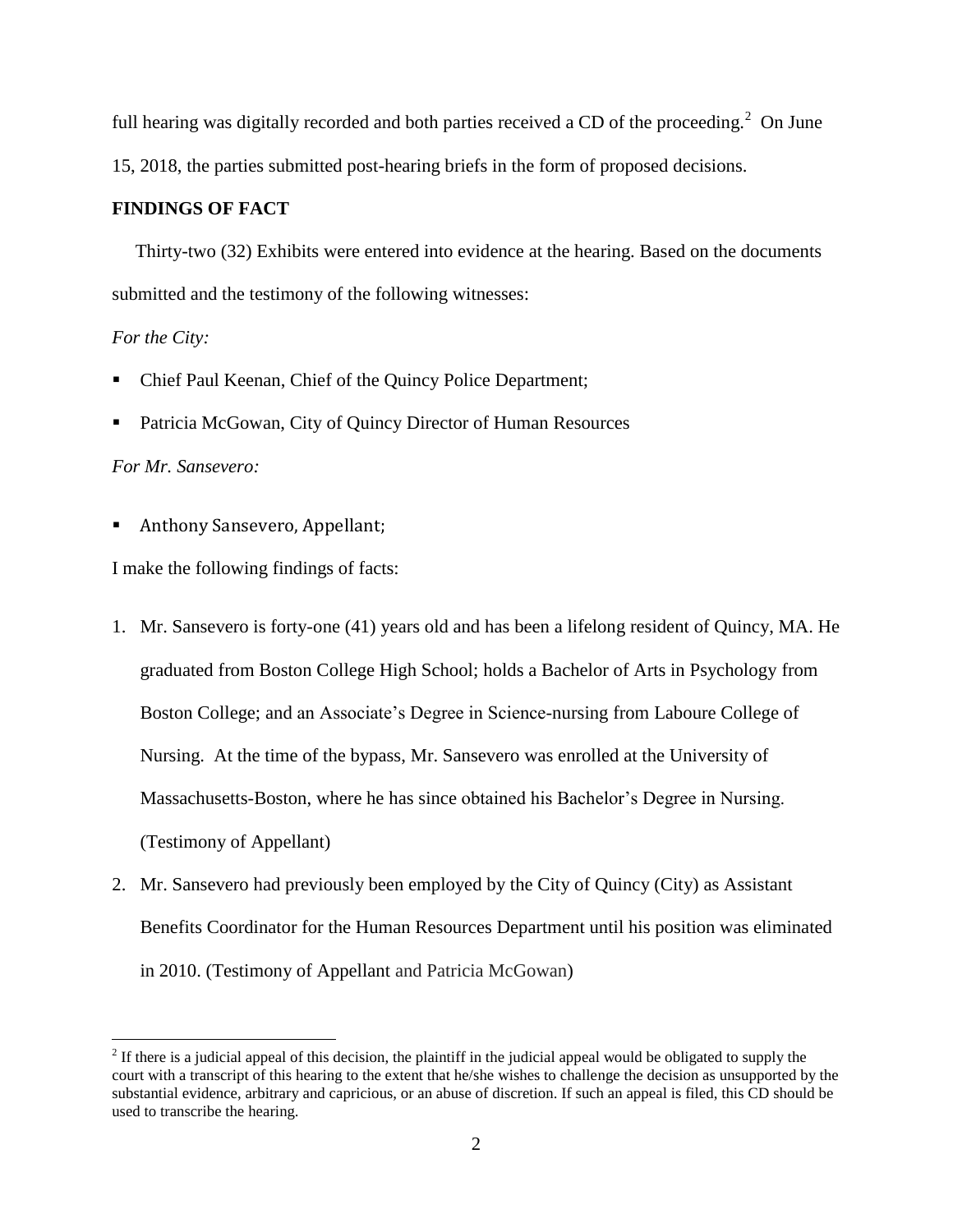- 3. On April 25, 2015, Mr. Sansevero took the civil service examination for police officer and received a score of 98. (Stipulated Fact)
- 4. As a result of passing the civil service examination, Mr. Sansevero's name appeared on an eligible list of candidates for Quincy Police Officer, established in October 2015. (Stipulated Fact)
- 5. On June 13, 2017 and July 11, 2017, HRD issued Certification No. 04711 to the City, from which the City ultimately appointed fifteen (15) police officers, one (1) of whom was ranked below Mr. Sansevero. (Stipulated Facts)
- 6. On July 20, 2017, Mr. Sansevero submitted his "Pre-Employment Candidate Questionnaire" to the Quincy Police Department. (City Exhibit 9)
- 7. Under "Employment History," Mr. Sansevero stated the following relative to his

employment with a nursing company (Nursing Company 1);

"Contract employee with Nursing Company 1. New Director terminated me for giving out over the counter meds. (safe normal practice) without doctor orders. Improper protocol." (Exhibit 9)

8. Under "Employment History", Mr. Sansevero stated the following relative to his employment with another nursing company (Nursing Company 2):

"At Nursing Company 2 … had a med variance. Spilled narcotic. Was suspended. During suspension gave notice. Already obtained a new job. Was planning on leaving Nursing Company 2 due to severe staff shortage. Unsafe nurse/patient ratio." (Exhibit 9)

9. The normal process for reviewing candidate applications is to conduct a background

investigation and then convene a roundtable to discuss the candidates. (Testimony of Patricia

McGowan)

10. The City was under a time constraint during the hiring process because the eligible list was expiring on August 31, 2017. (Testimony of Chief Keenan)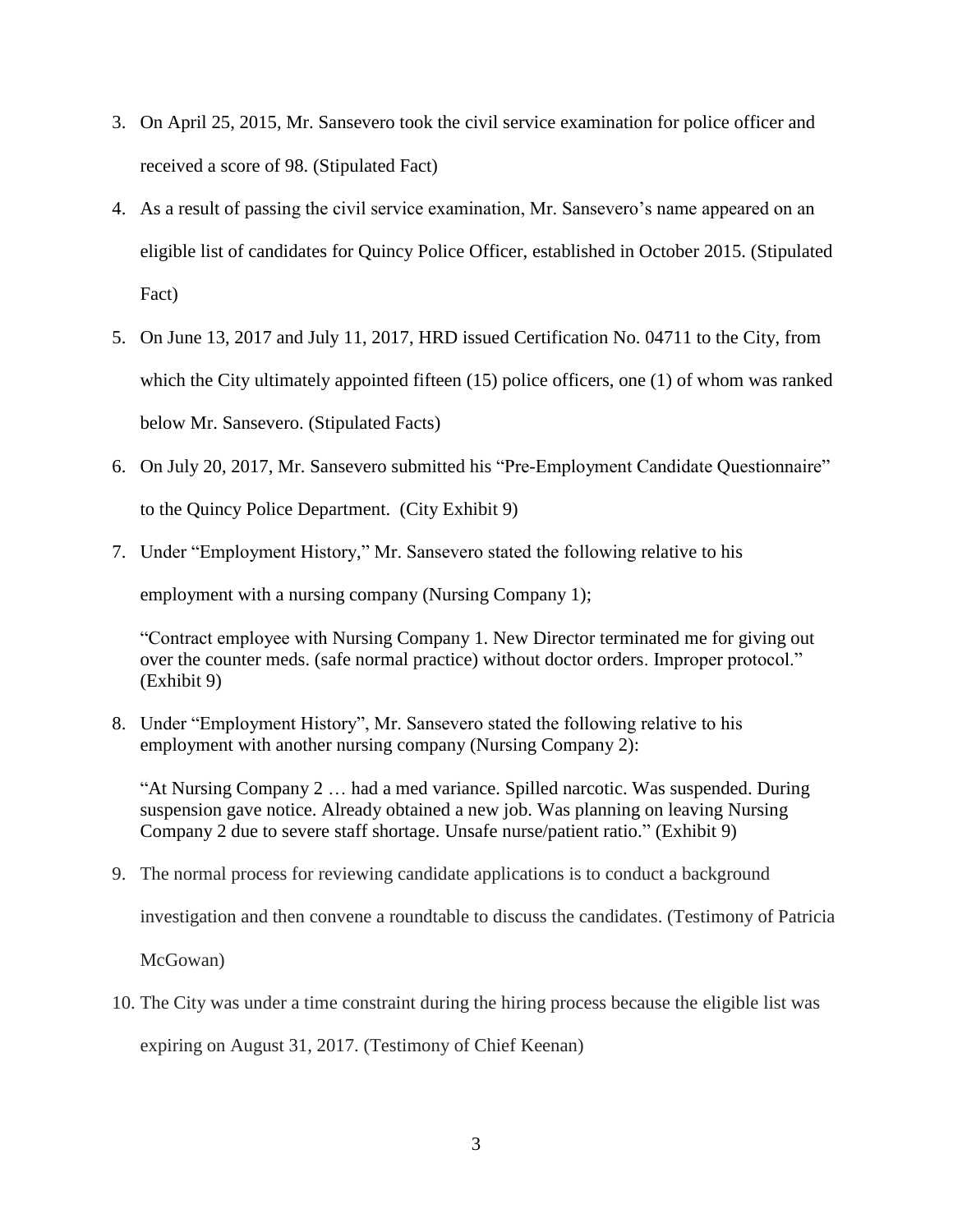- 11. On August 24, 2017, prior to completing Mr. Sansevero's background investigation, the City convened a roundtable to review the applications of police officer candidates. (Testimony of Patricia McGowan)
- 12. Patricia McGowan, Mayor Thomas Koch, Helen Murphy (former Director of HR), Jennifer Tapper (QPD Sgt.), Dennis Maloney (QPD Sgt.), the background investigator assigned to conduct Mr. Sansevero's background check, William Plant, and Chief Paul Keenan were present for the round table discussion of Mr. Sansevero and other candidates. (Testimony of Chief Keenan & Patricia McGowan)
- 13. There was mention of concerns over Mr. Sansevero's previous employment "and because it was considered serious there really wasn't a lengthy conversation at all because of it." (Testimony of Patricia McGowan)
- 14. On August 27, 2017, three days after the roundtable discussion, Mr. Sansevero was contacted to come to the Quincy Police Department to be interviewed by the background investigator. (Testimony of Appellant)
- 15. It was explained to Mr. Sansevero that there was a rush to get the interview completed due to the fact that the civil service list was expiring in a few days. (Testimony of Appellant)
- 16. On August 28, 2017, two (2) Quincy Police Officers interviewed Mr. Sansevero. (Testimony of Appellant)
- 17. On August 30, 2017, the background investigator spoke with the human resources representative for Nursing Company 1. She confirmed Mr. Sansevero's employment dates and also confirmed that he was terminated. She declined to disclose the reason for termination. (City Exhibit 8)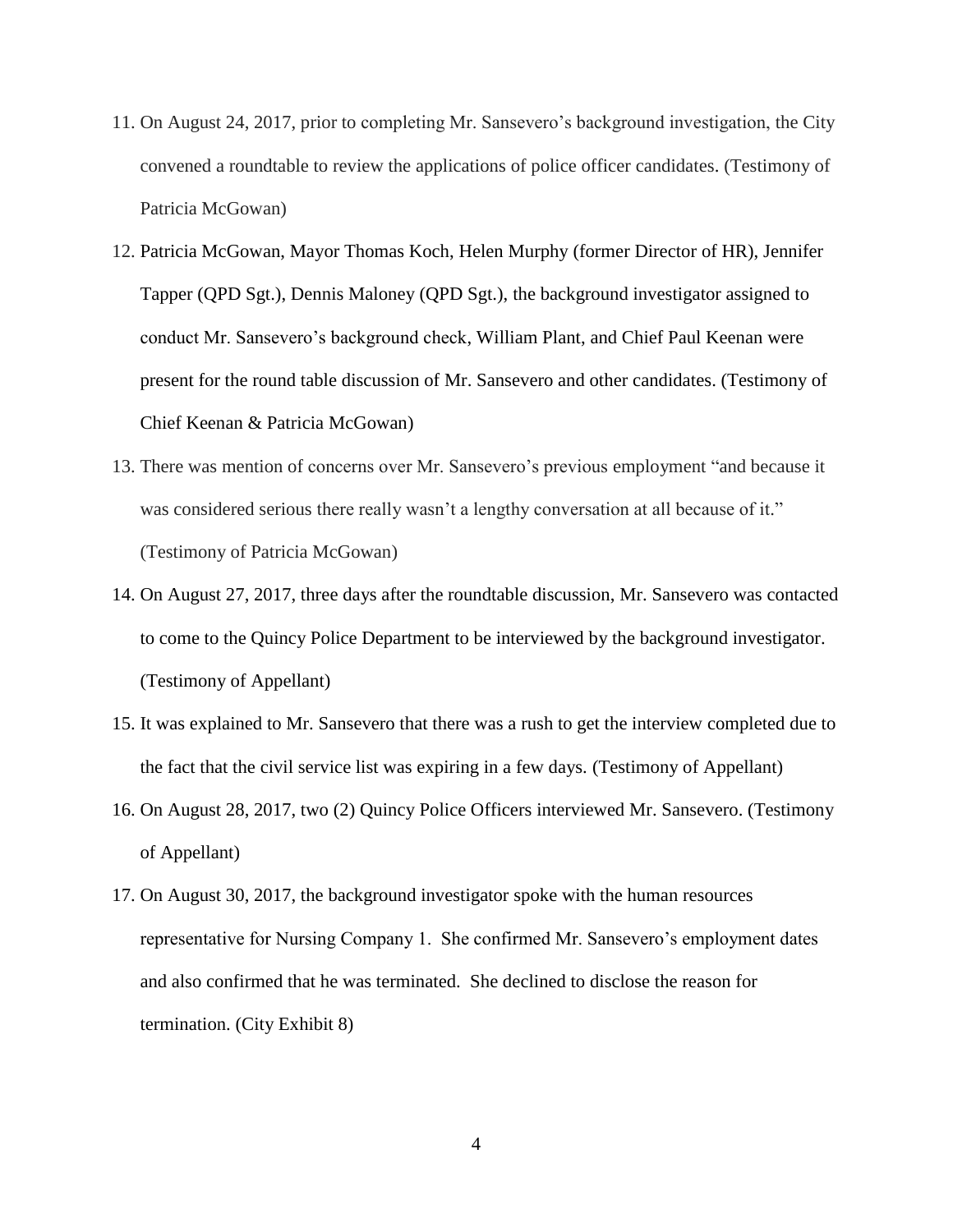- 18. On August 31, 2017, the background investigator spoke with a former nurse at a House of Correction which contracted with Nursing Company 1. The former nurse worked with Mr. Sansevero at the House of Correction for approximately one (1) year. The nurse stated that Mr. Sansevero was an average employee with a downfall of not following policy or procedure. (City Exhibit 8)
- 19. On August 31, 2017, the background investigator spoke with the Director of Nursing at Nursing Company 2. She confirmed that Mr. Sansevero was employed as a registered nurse from August 2016 to April 2017. The Nursing Director stated that Mr. Sansevero was placed on suspension and while on suspension he resigned. She stated that Mr. Sansevero had a narcotics spill which was not witnessed or properly documented which is a violation of policy and procedure. She stated that Mr. Sansevero was caring and compassionate. (City Exhibit 8)
- 20. On January 4, 2018, the City notified Mr. Sansevero that he was being bypassed for appointment as: "you were suspended from employment in 2017 for failure to follow policy regarding medication and later terminated from employment for failure to follow policy regarding medication." (City Exhibit 10)
- 21. The City provided an additional reason for bypass that it now concedes would not, standing alone, justify a bypass. (Testimony of Chief Keenan)

#### *Legal Standard*

 The fundamental purpose of the civil service system is to guard against political considerations, favoritism, and bias in governmental hiring and promotion. The commission is charged with ensuring that the system operates on "[b]asic merit principles." Massachusetts Assn. of Minority Law Enforcement Officers v. Abban, 434 Mass. at 259, citing Cambridge v.

5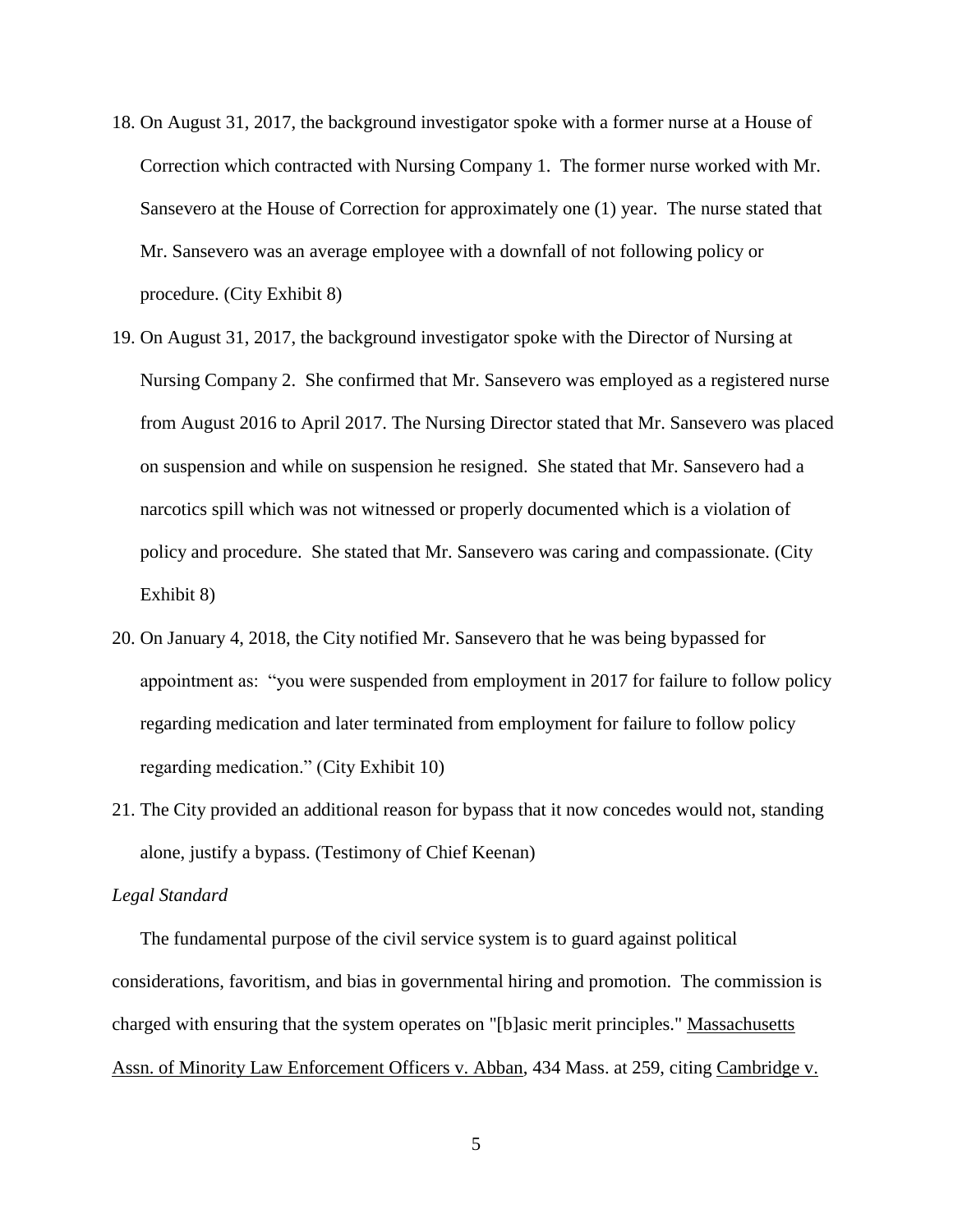Civil Serv. Comm'n., 43 Mass.App.Ct. at 304. "Basic merit principles" means, among other things, "assuring fair treatment of all applicants and employees in all aspects of personnel administration" and protecting employees from "arbitrary and capricious actions." G.L. c. 31, section 1. Personnel decisions that are marked by political influences or objectives unrelated to merit standards or neutrally applied public policy represent appropriate occasions for the Civil Service Commission to act. Cambridge at 304.

 The issue for the Commission is "not whether it would have acted as the appointing authority had acted, but whether, on the facts found by the commission, there was reasonable justification for the action taken by the appointing authority in the circumstances found by the commission to have existed when the Appointing Authority made its decision." Watertown v. Arria, 16 Mass.App.Ct. 331, 332 (1983). See Commissioners of Civil Service v. Municipal Ct. of Boston, 369 Mass. 84, 86 (1975); and Leominster v. Stratton, 58 Mass.App.Ct. 726, 727-728 (2003).

 The Commission's role, while important, is relatively narrow in scope: reviewing the legitimacy and reasonableness of the appointing authority's actions. City of Beverly v. Civil Service Comm'n, 78 Mass.App.Ct. 182, 189, 190-191 (2010) citing Falmouth v. Civil Serv. Comm'n, 447 Mass. 824-826 (2006) and ensuring that the appointing authority conducted an "impartial and reasonably thorough review" of the applicant. The Commission owes "substantial deference" to the appointing authority's exercise of judgment in determining whether there was "reasonable justification" shown. Beverly citing Cambridge at 305, and cases cited. "It is not for the Commission to assume the role of super appointing agency, and to revise those employment determinations with which the Commission may disagree." Town of Burlington, 60 Mass. App. Ct. 914, 915 (2004).

6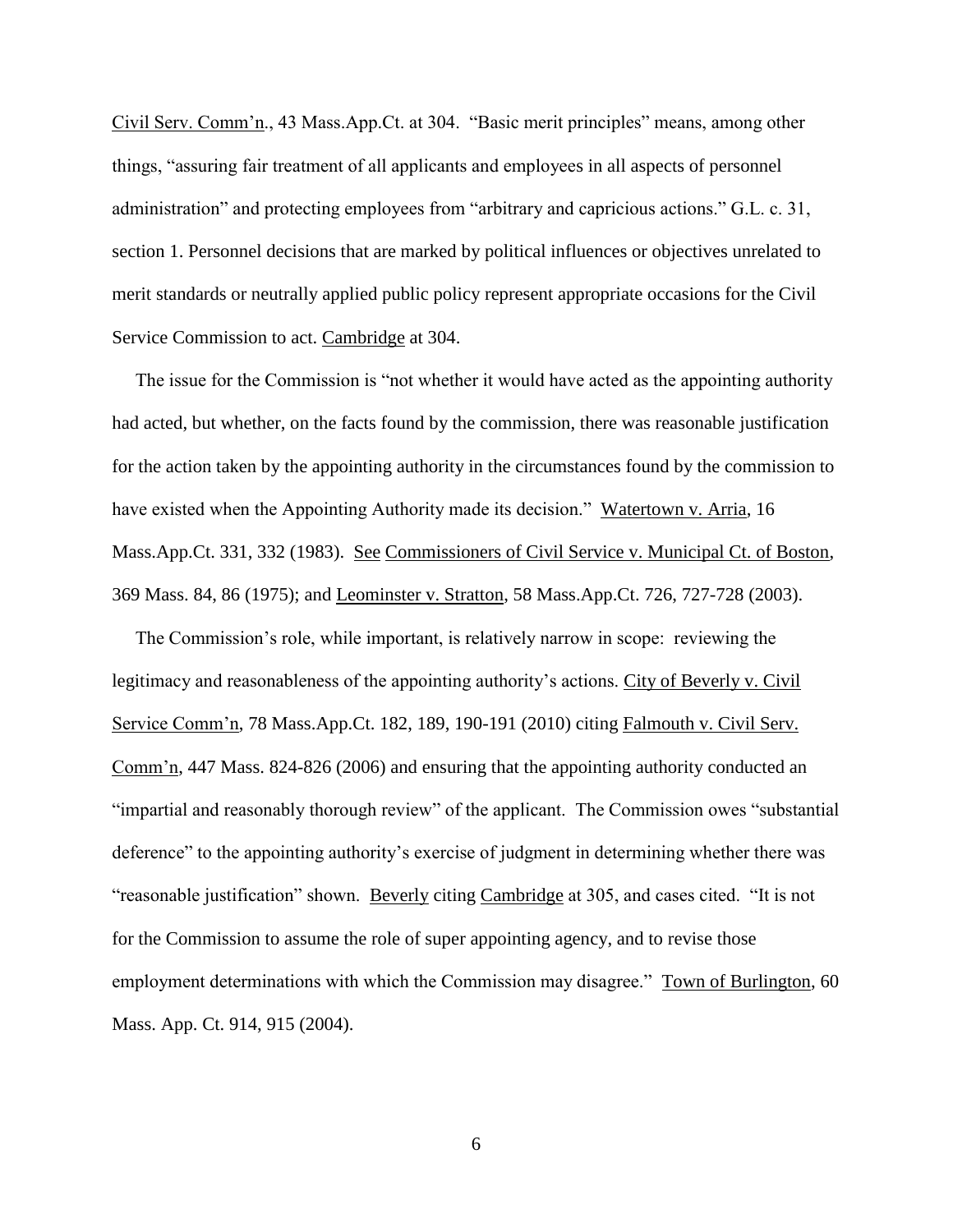### *Analysis*

 The review process here was not flawless. Rather, the City acknowledges that parts of the review process were rushed in order to meet a pending deadline associated with the expiration of an eligible list. Specifically, the City had not met with and/or completed the background investigation of Mr. Sansevero before the roundtable assembled. Rather, the knowledge of the roundtable members appears to be limited to what Mr. Sansevero self-reported in his application for employment, including a recent suspension and a recent termination from two (2) different nursing companies. It was not until after the roundtable discussion that the City completed the background investigation and spoke to Mr. Sansevero and employees from the nursing companies. Obviously, the process would have been more thorough had the background investigation been completed before the roundtable discussion.

 The City did, however, subsequently meet with Mr. Sansevero and reach out to the two nursing companies in question before making conditional offers of employment to the selected candidates. During a meeting with two (2) Quincy police officers, Mr. Sansevero acknowledged that he violated the rules and regulations of each employer, resulting in a suspension and termination. Although representatives from both employers spoke favorably of Mr. Sansevero on a personal level, they confirmed that he had violated company rules, with one former nurse stating that while Mr. Sansevero was "well liked" he was only an "average employee with a downfall of not following policy or procedure."

 Importantly, the rule violations occurred while working in a sensitive position governed by strict rules and regulations, just as the actions of police officers are governed by various rules and regulations. Chief Keenan testified convincingly that he was genuinely concerned about taking on a police officer who may have trouble following rules and regulations. Further, the

7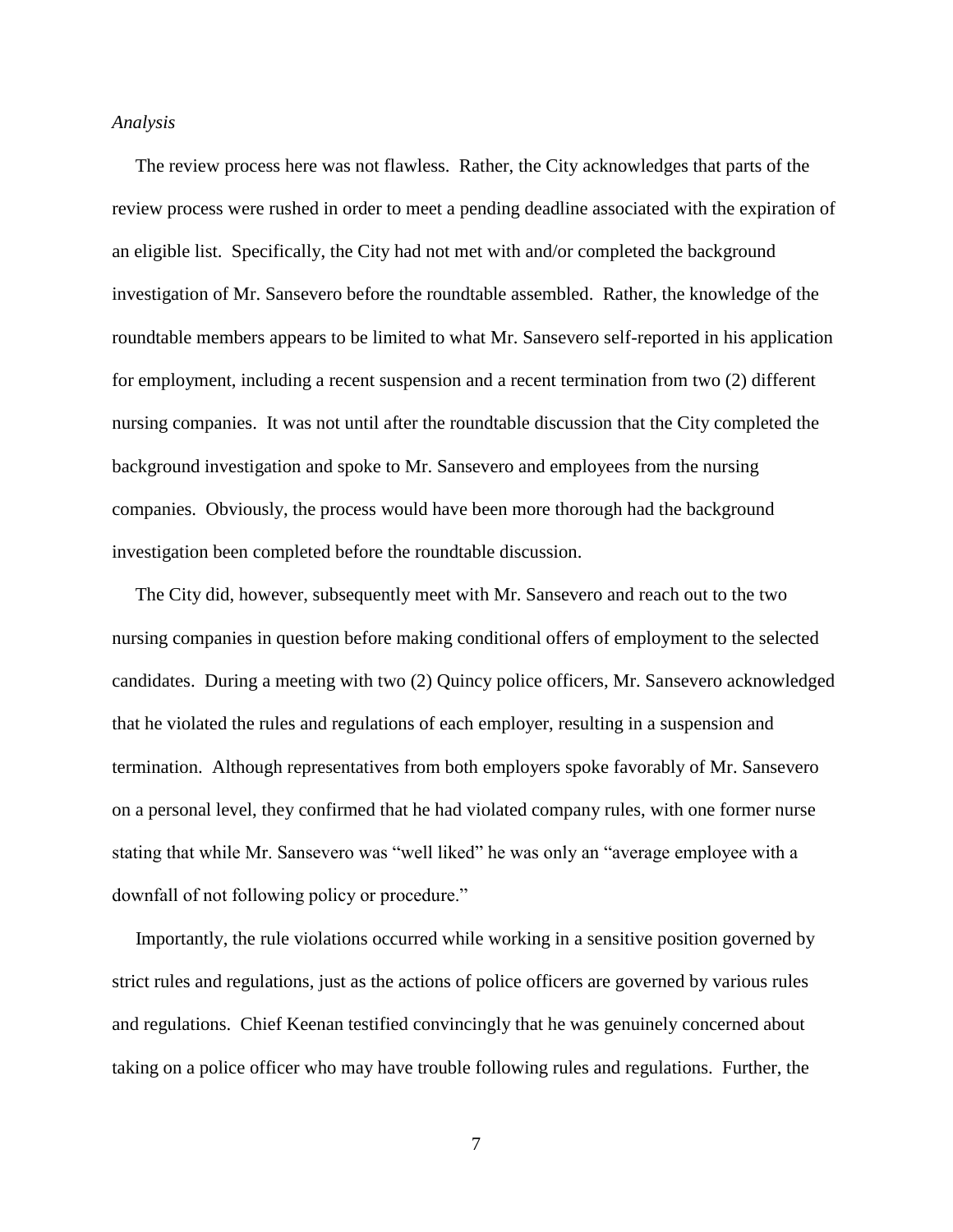rule violations and resulting discipline were (very) recent, with the most recent rule violation and discipline occurring in April 2017, only two (2) months prior to the City commencing the hiring process here. Finally, Mr. Sansevero candidly acknowledged that the City's decision here does not appear to be a result of any personal or political bias against him. Also, the evidence does not support an argument that the decision to appoint the lower ranked candidate was based on factors unrelated to basic merit principles.

 I also reviewed in detail the application and background investigation regarding the one (1) candidate who bypassed Mr. Sansevero. While the City identified certain negative factors related to that candidate, including negative entries on the candidate's driving history, there appear to be important factors distinguishing that candidate from Mr. Sansevero. Most importantly, the appointed candidate received positive employment references, including for her recent employment at a law enforcement agency.

 In summary, the City has carried its burden of demonstrating a 'reasonable justification' for bypassing Mr. Sansevro *at this time* based solely on recent employment-related rule violations that resulted in his suspension and termination from two (2) different employers.

 Assuming Mr. Sansevero has no further disciplinary issues, the City, with the passage of time, would have a much more difficult time showing that these two rule violations, standing alone, provide a valid reason for bypass, particularly considering the (many) positive attributes of Mr. Sansevero.

### *Conclusion*

 For all of the above reasons, Mr. Sansevero's appeal under Docket No. G1-18-020 is herby *denied.*